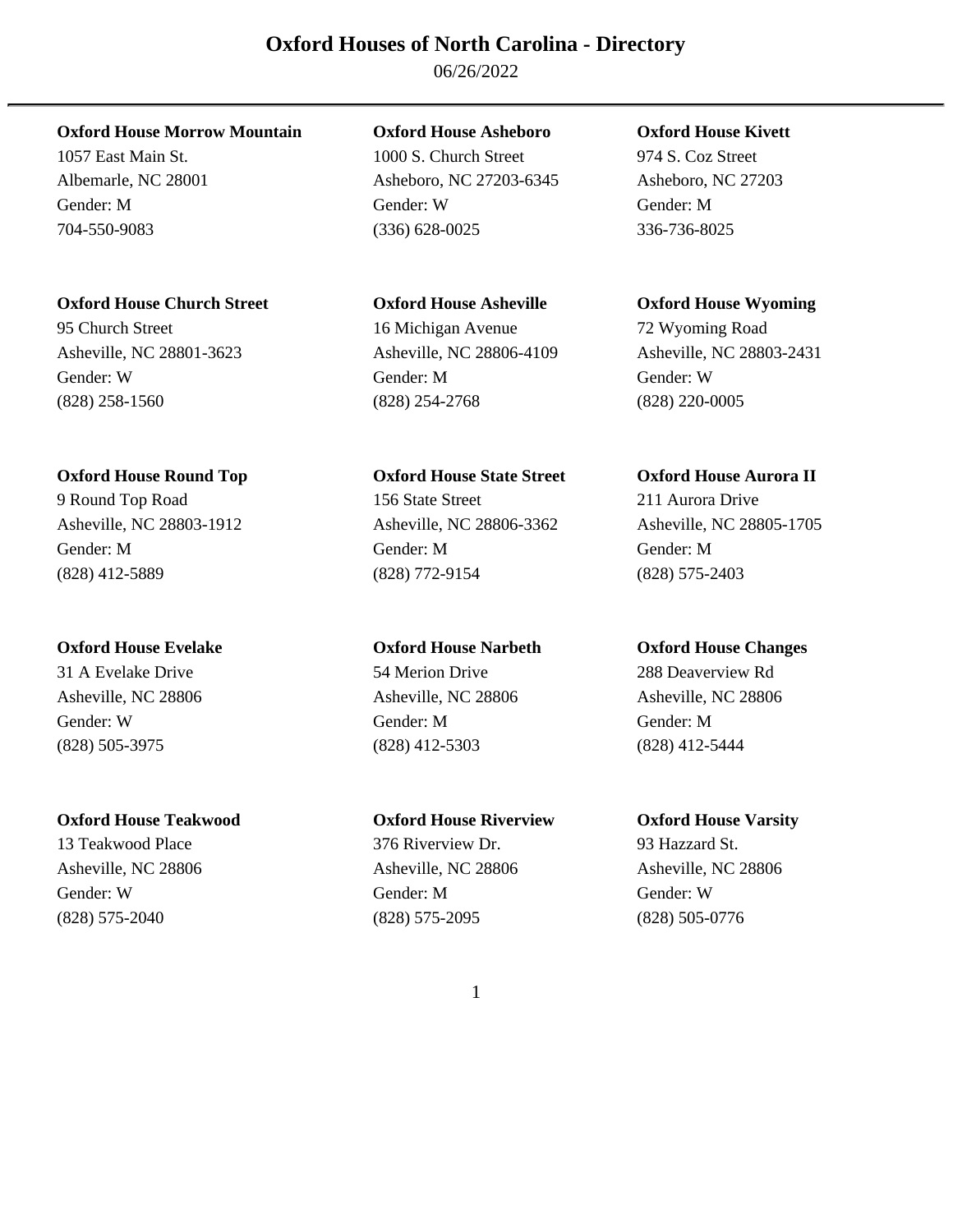06/26/2022

# **Oxford House Corduroy Oxford House Thanos Oxford House Satchmo**

828-505-1401 828-505-0607 828-552-3229

# **Oxford House Mathers Oxford House Gamora Oxford House Balboa**

23 Deer Run Dr. 38 Virginia Ave. 322 Mayo Street Asheville, NC 28803 Asheville, NC 28806 Badin, NC 28009 Gender: M Gender: WC Gender: M 828-505-0925 828-417-7015 704-422-1028

17 Appletree Street 2027 Fox Run Rd 1200 W. Main Street Gender: M Gender: M Gender: M 828-862-8611 336-954-3598 (919) 370-4327

71 Rock Hill Road 271 S. French Broad Ave. 25 Howard St. Asheville, NC 28803 Asheville, NC 28801 Asheville, NC 28806 Gender: W Gender: M Gender: M (828) 505-2150 (828) 505-2801 (828) 552-3101

# 82 Galax Ave. 17 Euclid Blvd 371 Sand Hill Rd. Asheville, NC 28806 Asheville, NC 28806 Asheville, NC 28806 Gender: M Gender: M Gender: M

6 Shady Cove Ln. 80 Logan Ave. 20 Conscious Way Asheville, NC 28804 Asheville, NC 28806 Asheville, NC 28806 Gender: M Gender: M Gender: M 828-575-9770 828-552-3459 828-774-5085

# **Oxford House Rock Hill Oxford House Hazzard Oxford House Howard Street**

# **Oxford House Hart Oxford House Pruitt Oxford House Uwharrie**

# **Oxford House Brevard Oxford House Burlington Oxford House Carrboro**

Brevard, NC 28712-4183 Burlington, NC 27215 Carrboro, NC 27510-1555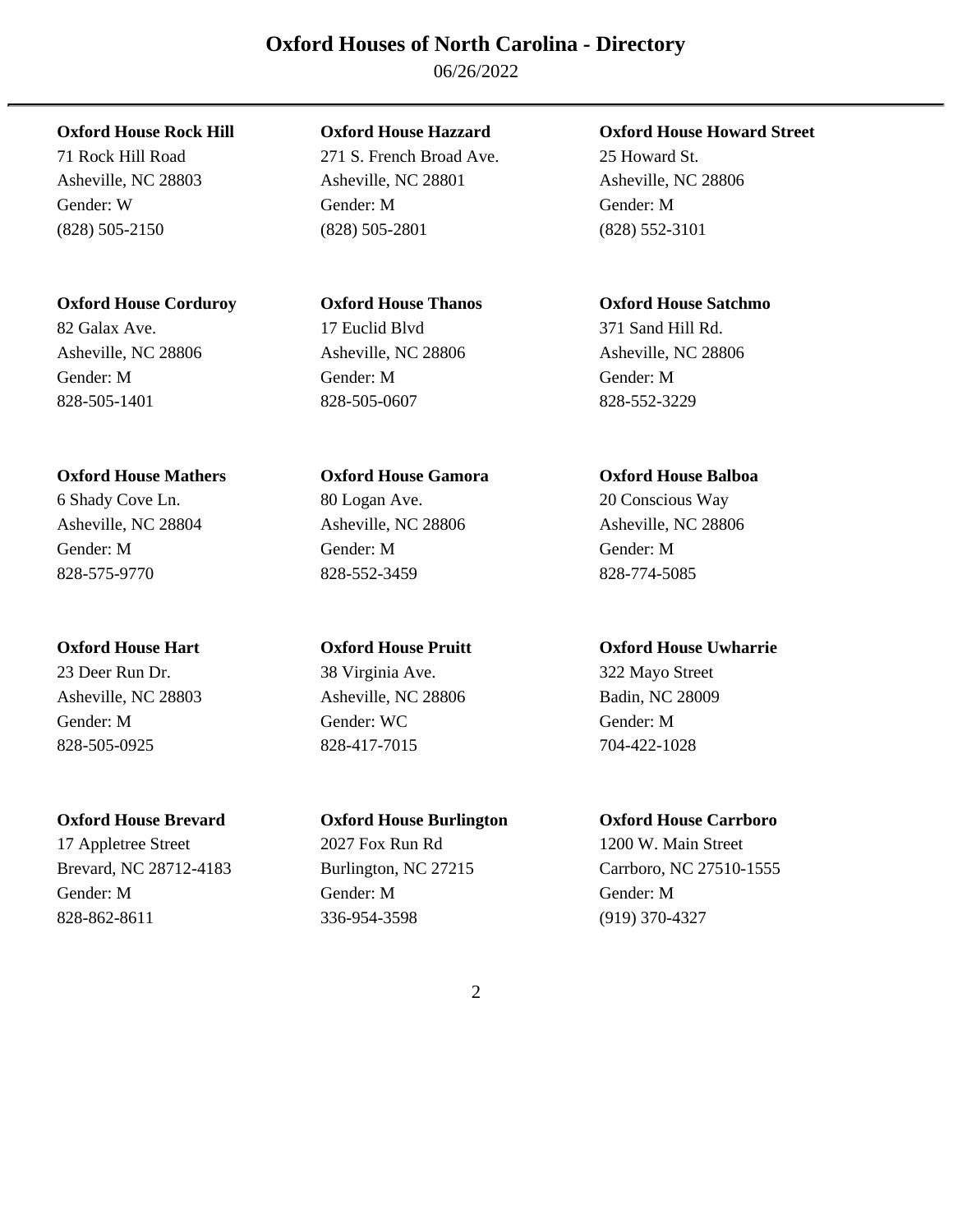06/26/2022

Carrboro, NC 27510-2614 Carrboro, NC 27510 Carrboro, NC 27510 Gender: WC Gender: W Gender: WC (919) 869-7074 (919) 869-7280 (919) 240-4352

# **Oxford House Lloyd Summit Oxford House Oakridge Oxford House Cary**

Carrboro, NC 27510 Cary, NC 27511-4515 Cary, NC 27511-4514 Gender: M Gender: M Gender: M 919-914-6389 (919) 468-9306 (919) 650-3997

**Oxford House Vermel Court Oxford House Pamlico Oxford House Kornegay**  103 Vermel Ct. 702 SW Maynard Rd 724 Kornegay Pl. Cary, NC 27513 Cary, NC 27511 Cary, NC 27513 Gender: M Gender: M Gender: M (919) 377-2670 (919) 377-8108 984-349-0584

# **Oxford House Weatherhill Oxford House Gardner Circle Oxford House West Poplar**

109 Weatherhill Pointe 420 W. Main Street 400 W. Poplar Ave.

# 308 Lloyd St. 301 Oakridge 408 SE Maynard Road

1221 Pond Street 1115 Askham Dr 1506 Walnut St Cary, NC 27511-4417 Cary, NC 27511-4704 Cary, NC 27511 Gender: M Gender: M Gender: M (919) 651-9456 (984) 465-4465 (919) 377-1032

# **Oxford House Homestead Oxford House Carolina Avenue Oxford House Daley**

324 Scarlet Drive 110 Carolina Ave 2219 Daley Road Chapel Hill, NC 27517-5516 Chapel Hill, NC 27514-3200 Chapel Hill, NC 27514-5125 Gender: M Gender: W Gender: M (919) 370-4263 (919) 370-4380 (919) 370-3193

# **Oxford House Pond Oxford House Askham Oxford House Buck Jones**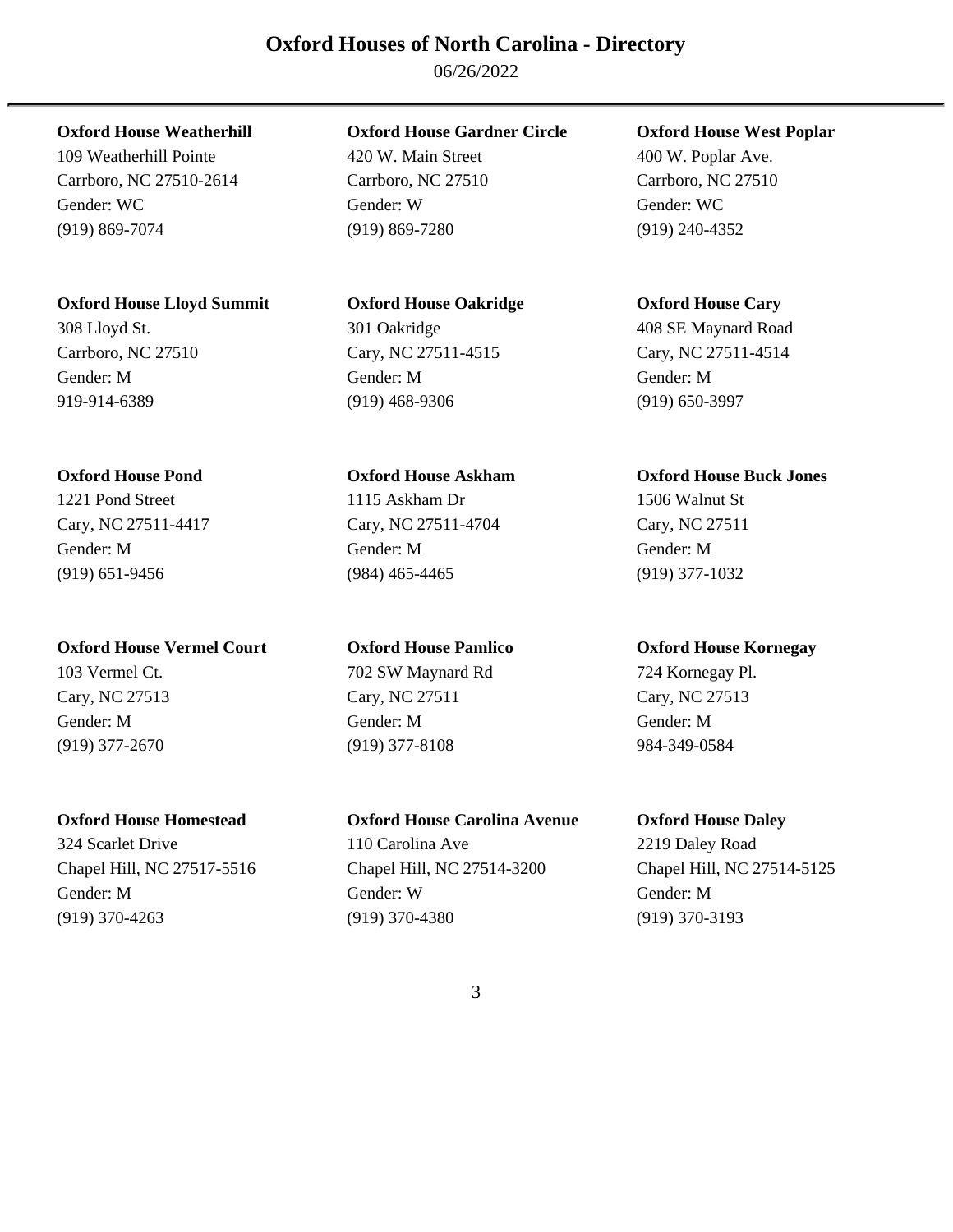06/26/2022

Chapel Hill, NC 27516-1206 Chapel Hill, NC 27514 Chapel Hill, NC 27517-3030 Gender: W Gender: M Gender: M (919) 370-3518 (919) 240-5147 (919) 370-7548

328 Azalea Drive 141 Vintage Drive 634 Christopher Road Chapel Hill, NC 27517-8105 Chapel Hill, NC 27516 Chapel Hill, NC 27514-5614 Gender: M Gender: W Gender: M (919) 240-4313 (919) 537-8483 (919) 537-8785

112 Covington Drive 408 N Estes Dr 230 Greene Street Chapel Hill, NC 27514-6846 Chapel Hill, NC 27514-7629 Chapel Hill, NC 27516 Gender: W Gender: W Gender: M (919) 251-9078 (919) 240-5731 (919) 903-9542

Gender: M Gender: M Gender: WC (919) 914-6377 (919) 240-7462 (919) 240-7591

741 S Merritt Mill Rd 118 Justice Street 101 Old Oxford Road Chapel Hill, NC 27516 Chapel Hill, NC 27516 Chapel Hill, NC 27514 Gender: W Gender: W Gender: M (919) 914-6320 919-869-7269 919-240-4487

# **Oxford House Franklin Street Oxford House Kings Mill Road Oxford House Willow**

132 Windsor Circle 100 Stateside Dr. 1307 Willow Drive

**Oxford House Merritt Mill Oxford House Greene Street North Oxford House Bluff Trail**  711 S. Merritt Mill Road 226 Greene Street 17 Bluff Trail Chapel Hill, NC 27516 Chapel Hill, NC 27516 Chapel Hill, NC 27516

# **Oxford House Morgan Creek Oxford House Swann Oxford House Christopher Road**

# **Oxford House Covington Oxford House Estes Oxford House Greene Street**

# **Oxford House West Patterson Oxford House Justice Oxford House Old Oxford Road**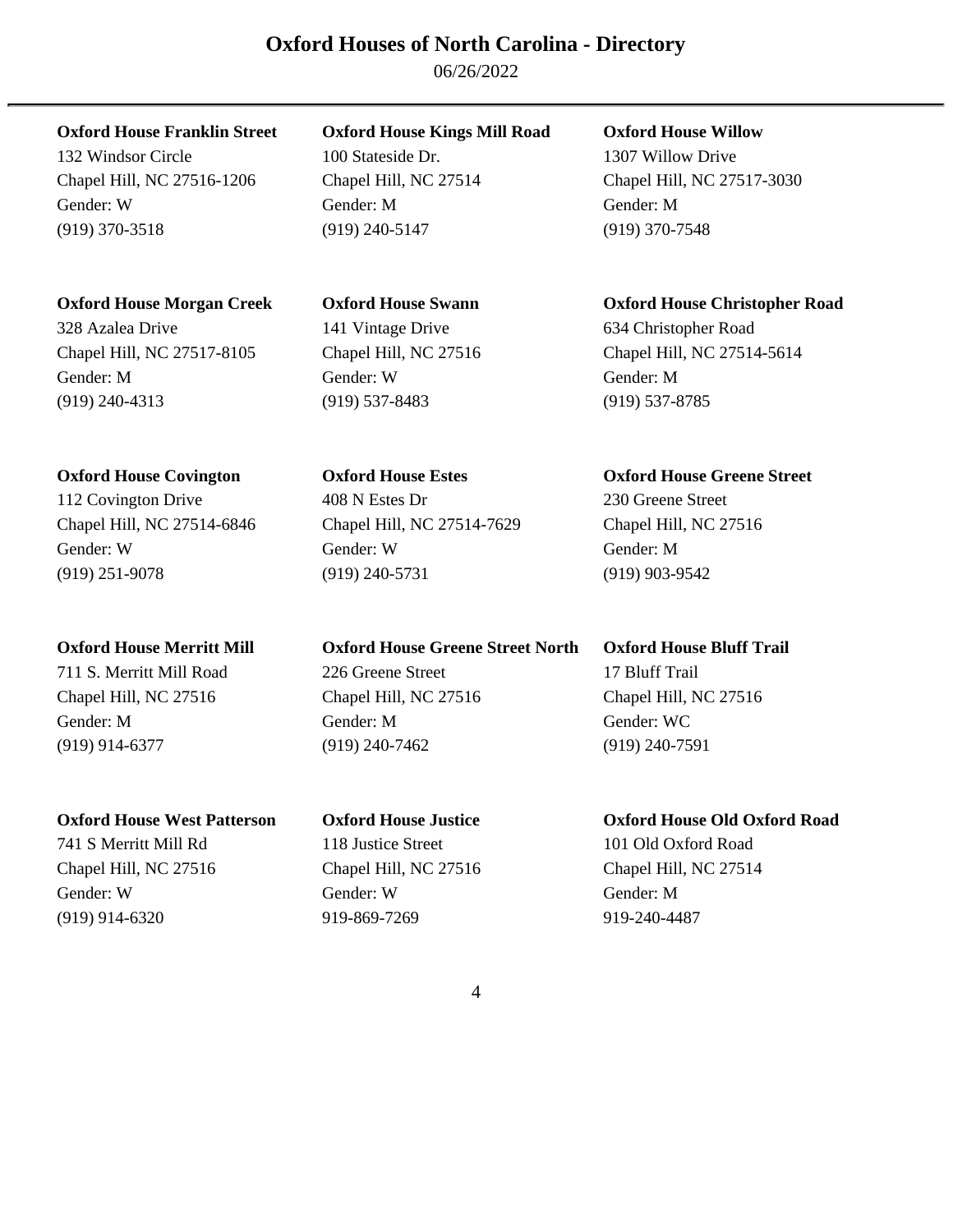06/26/2022

Gender: M Gender: M Gender: M 919-240-7054 919-537-8437 (980) 233-8863

# **Oxford House Stillwell Oaks Oxford House Bluff Wood Cove Oxford House Idlebrook**

Charlotte, NC 28215-8471 Charlotte, NC 28212-6914 Charlotte, NC 28212-4728 Gender: M Gender: WC Gender: M (704) 503-9276 (980) 819-9226 (980) 938-8176

# **Oxford House Carriage Oxford House Havenwood Oxford House Sudbury**

(980) 256-2255 (980) 207-4877 (980) 938-5585

Gender: M Gender: M Gender: W (980) 406-3379 (980) 299-5134 (980) 299-0085

# **Oxford House Sharon-Amity Oxford House Hyde Park Oxford House Sharmeck**

# 3236 Denson Place 7533 Dorn Circle 7101 Riding Trail Rd

# 4708 Carriage Drive Circle 1112 Northwood Drive 5308 Kildare Drive Charlotte, NC 28205-4922 Charlotte, NC 28216-3109 Charlotte, NC 28215-2210 Gender: M Gender: M Gender: M

**Oxford House Spray Oxford House Cedarwild Oxford House Ilford**  5304 Rock Spray Court 2701 Cedarwild Rd 5617 Ilford Street Charlotte, NC 28215-4162 Charlotte, NC 28212-6435 Charlotte, NC 28215-2412

# 252 N. Sharon Amity Road 4700 Meridian Drive 7140 Idlewild Rd Charlotte, NC 28211-3048 Charlotte, NC 28216-2326 Charlotte, NC 28212-5763 Gender: W Gender: M Gender: M (980) 299-0249 (980) 299-9219 (704) 351-4702

# **Oxford House Tar Heels Oxford House Fordham Oxford House Piedmont**

135 North St. 642 Christopher Rd. 712 Cross Trail Drive Chapel Hill, NC 27514 Chapel Hill, NC 27514 Charlotte, NC 28204-2057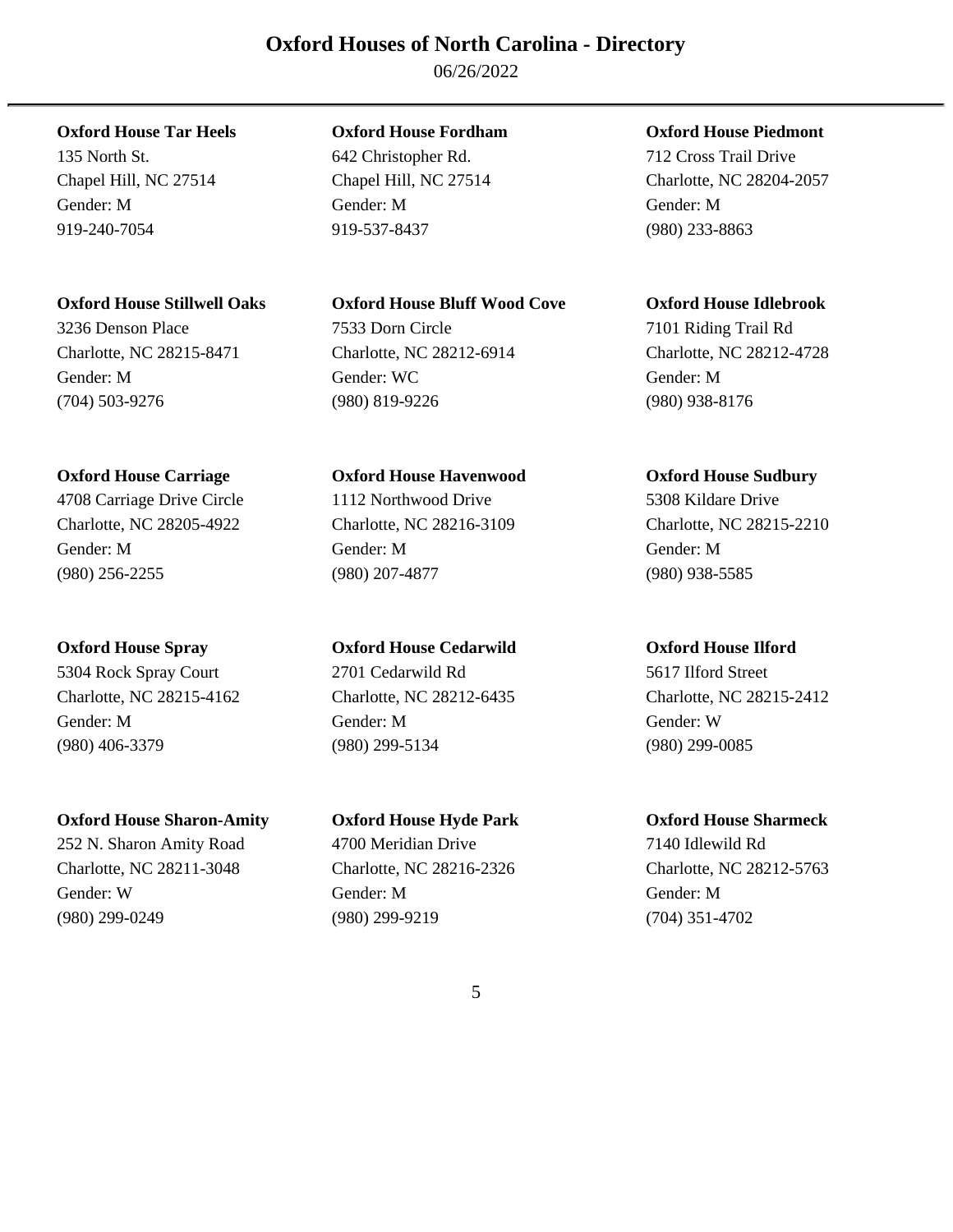06/26/2022

# **Oxford House Lewis Carroll Oxford House Dora Oxford House Glenfiddich**

1300 Lewis Carroll Ct 2401 Dora Dr. 1026 Glenfiddich Dr. Charlotte, NC 28213 Charlotte, NC 28215 Charlotte, NC 28215 Gender: M Gender: M Gender: M (980) 256-4565 (980) 209-0507 (980) 819-6761

4501 Cove Ridge Ln 9112 Sandburg Ave. 1401 West Blvd. Charlotte, NC 28212 Charlotte, NC 28213 Charlotte, NC 28208 Gender: WC Gender: M Gender: M Gender: M Gender: M 980-938-8467 980-201-9725 980-960-9906

4016 Irvington Dr 3811 Havenwood Rd. 3419 Donovan Place Charlotte, NC 28205 Charlotte, NC 28205 Charlotte, NC 28215 Gender: W Gender: M Gender: M (980) 224-9694 (980) 299-1623 (704) 817-9363

630 Owen Blvd 9210 Joyce Kilmer Drive 7501 Riding Trail Rd Charlotte, NC 28213 Charlotte, NC 28213 Charlotte, NC 28212 Gender: M Gender: M Gender: WC (980) 299-8175 (980) 298-6833 980-207-2210

4820 Monroe Rd 5401 Dunstan Ct. 7010 Monroe Rd Gender: M Gender: M Gender: M (980) 299-4463 (980) 819-8196 980-949-6530

# **Oxford House Vanguard Oxford House Sandburg Oxford House Isla**

# **Oxford House Irvington Oxford House Dunaire Oxford House Donovan Place**

# **Oxford House Owen Oxford House Kilmer Oxford House Ironhorse**

# **Oxford House Jester Oxford House Chipper Oxford House Sundown**

Charlotte, NC 28205 Charlotte, NC 28215 Charlotte, NC 28212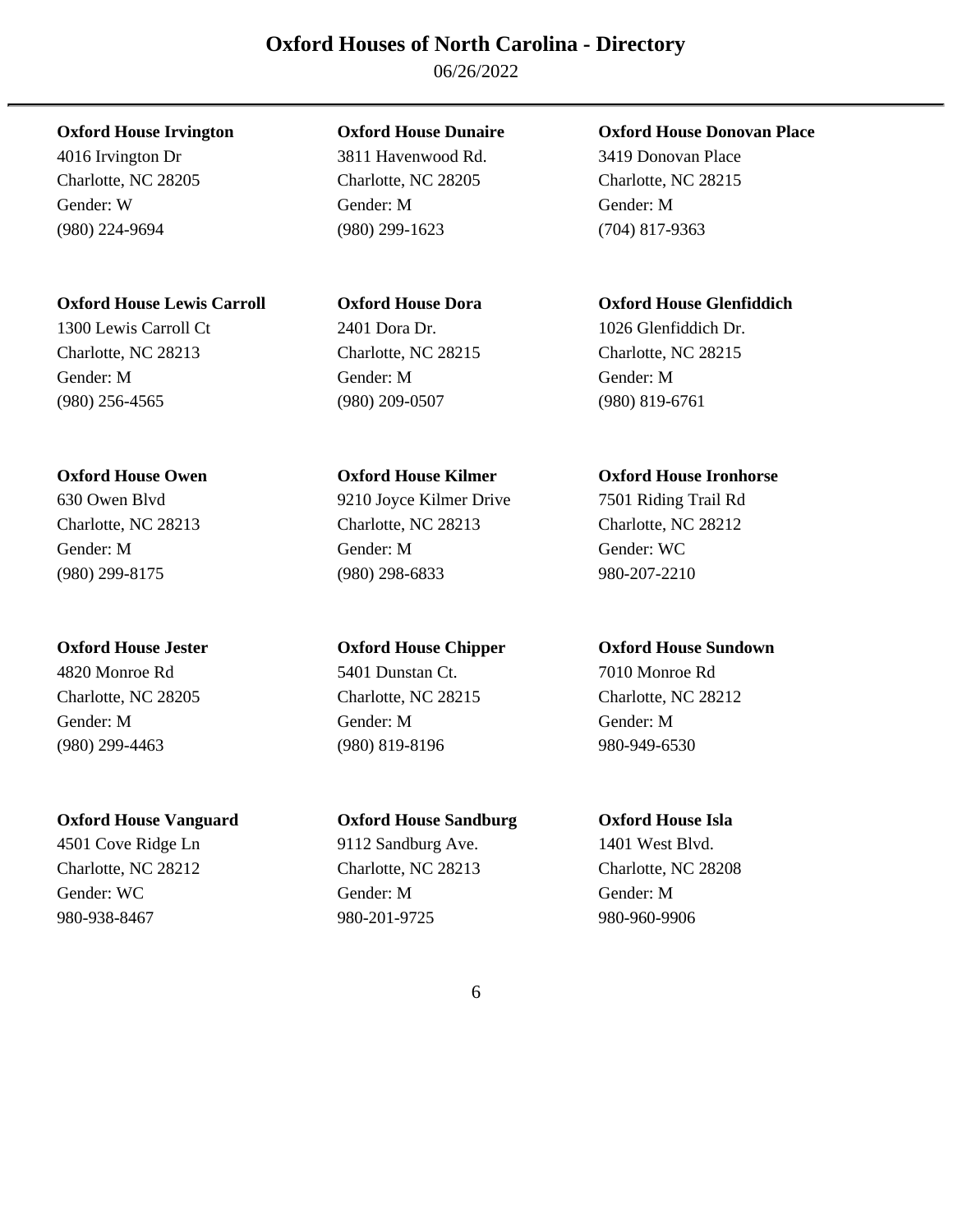06/26/2022

5618 Eastbrook Rd. 9140 Nash Avenue 600 South Fayetteville Avenue Charlotte, NC 28215 Charlotte, NC 28213 Dunn, NC 28334-5718 Gender: M Gender: M Gender: M 980-585-2010 980-335-0266 (910) 292-3059

Gender: M Gender: M Gender: M (919) 251-9385 (984) 329-7322 (919) 381-6647

# **Oxford House Shirley Street Oxford House Amhurst Road Oxford House Maynard**

2510 Shirley Street 6420 Amhurst Road 412 E. Maynard Avenue Durham, NC 27705-3892 Durham, NC 27713-9749 Durham, NC 27704-3208 Gender: M Gender: WC Gender: M (919) 237-2694 (919) 237-3401 (919) 294-6598

715 Ferris Road 2411 McGehee Street 1804 Primrose Place Durham, NC 27704-1710 Durham, NC 27707 Durham, NC 27707 Gender: M Gender: M Gender: M (919) 237-2667 (919) 294-4752 (919) 358-4668

# **Oxford House Terrapin Station Oxford House Molnir Oxford House Dunn**

# 3013 Oxford Drive 203 Pekoe Street 2815 Wyeth Avenue

# **Oxford House Gardenview Oxford House Morreene Road Oxford House Spaulding**

8 Gardenview Place 518 Morreene Road 103 Erie Street Durham, NC 27713-6673 Durham, NC 27705-2925 Durham, NC 27707-3101 Gender: W Gender: M Gender: M (919) 251-9831 (919) 767-0099 (919) 748-4647

# **Oxford House Ferris Oxford House McGehee Oxford House Central**

# **Oxford House Driver Oxford House Durham Oxford House Peace Street**

Durham, NC 27707-3840 Durham, NC 27707-3111 Durham, NC 27707-4026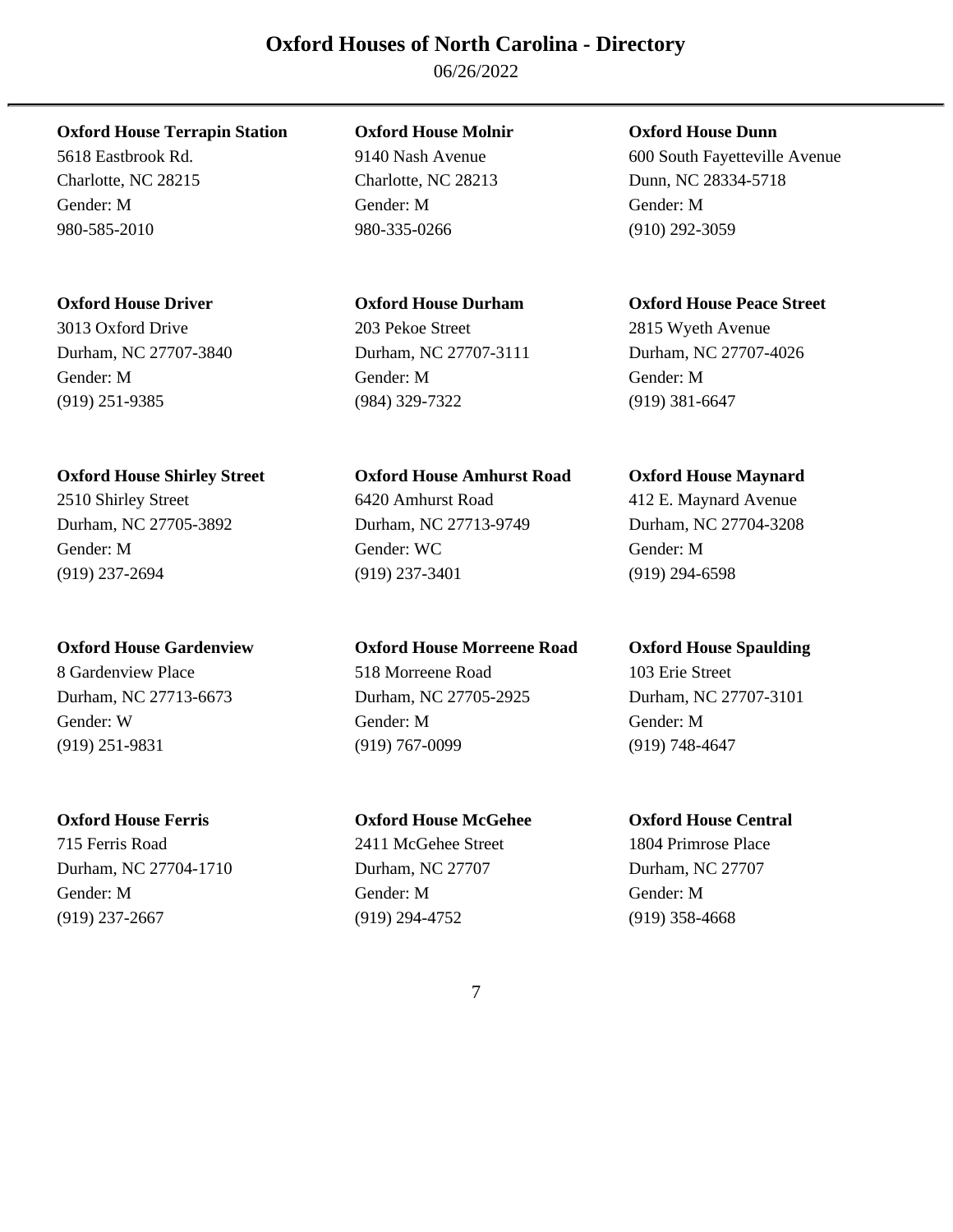06/26/2022

**Oxford House Brandon Road Oxford House Old Farm Oxford House Strebor** 

# **Oxford House Haymount Oxford House Spruce Oxford House Stedman**

902 Arsenal Avenue 816 Stamper Rd 1605 Morganton Road Fayetteville, NC 28305-5328 Fayetteville, NC 28303-4136 Fayetteville, NC 28305-4737 Gender: W Gender: M Gender: M (910) 491-6044 (910) 433-0740 (910) 323-1273

4625 Devonshire Dr 621 Montclair Rd 132 Seitz Dr.

117 Broughton Street 409 East Garner Road 315 East Third Avenue Gender: M Gender: M Gender: M (919) 322-2664 919-307-8003 (704) 215-5032

915 Brandon Road 5324 Partridge Street 2121 Strebor St. Durham, NC 27713 Durham, NC 27704 Durham, NC 27705 Gender: MC Gender: M Gender: M (919) 381-4632 (984) 439-2430 919-748-3636

**Oxford House Elder Oxford House Cypress Road Oxford House McGregor**  5214 Cypress Road 5307 Cypress Road 5605 McGregor Ct Fayetteville, NC 28304-2302 Fayetteville, NC 28304-2305 Fayetteville, NC 28304-2025 Gender: M Gender: M Gender: M (910) 425-8221 (910) 433-9123 (910) 491-3271

**Oxford House Devonshire Oxford House Montclair Road Oxford House Westley** 

Fayetteville, NC 28304 Fayetteville, NC 28314 Forest city, NC 28043 Gender: M Gender: M Gender: M (910) 491-3676 (910) 491-6745 828-382-0469

# **Oxford House Garner Oxford House Jones Sausage Oxford House Faith**

Garner, NC 27529-2005 Garner, NC 27529 Gastonia, NC 28054-0435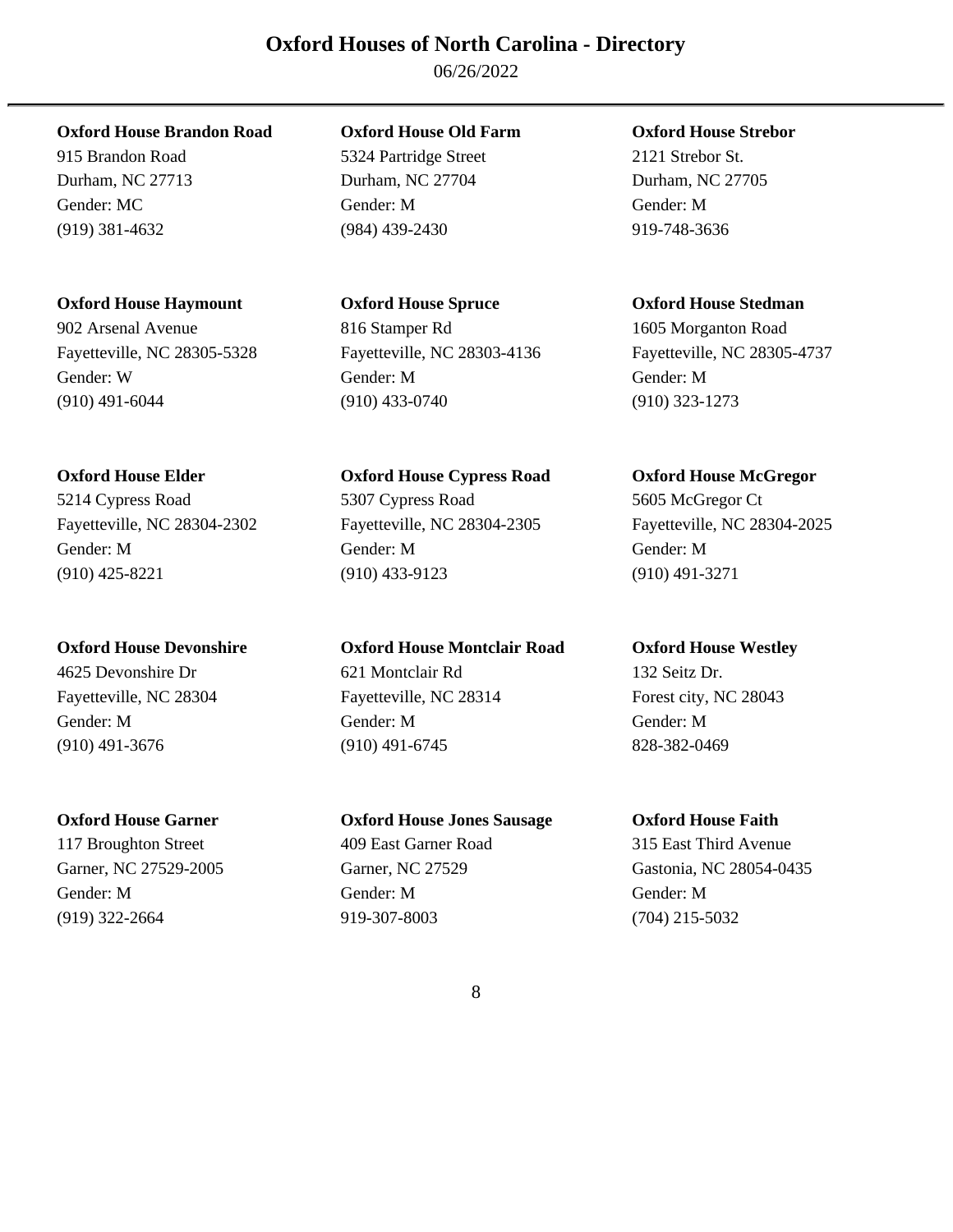06/26/2022

1030 South Joeshpine Boyd Street 2208 Fawn Street 2602 Spring Garden Street Greensboro, NC 27403-2904 Greensboro, NC 27403-3606 Greensboro, NC 27403-2047 Gender: M Gender: M Gender: M (843) 780-2863 (336) 539-7848 (336) 897-7848

# **Oxford House Mendenhall Oxford House Morehead Oxford House Onslow**

909 B Morehead Avenue 909 C Morehead Avenue 2015 Pine Bluff Street

909 A Morehead Avenue 4203 Harvard Avenue 3535 Lawndale Dr

# **Oxford House Paramount Oxford House Stonehaven Oxford House Woodsman**

1048 Paramount Circle 330 Stonehaven Lane 1818 W. 5th Avenue Gastonia, NC 28052 Gastonia, NC 28052 Gastonia, NC 28052 Gender: W Gender: M Gender: M (704) 671-2117 (704) 396-6744 704-671-2166

# 1304 Park Avenue A 1300 East Ash Street 109 Albright Avenue

Gender: W Gender: M Gender: M 919-947-0993 (919) 583-8441 336-437-8212

Greensboro, NC 27403-2797 Greensboro, NC 27403-2797 Greensboro, NC 27403-3226 Gender: M Gender: M Gender: M (336) 317-8532 (336) 646-3323 (336) 965-4828

# **Oxford House Walker Oxford House Harvard Oxford House Fleming**

Greensboro, NC 27403-2797 Greensboro, NC 27407-1709 Greensboro, NC 27455-5261 Gender: M Gender: M Gender: W (336) 866-1558 (336) 354-9952 (336) 285-5983

# **Oxford House Royall Oxford House Goldsboro Oxford House Alamance**

Goldboro, NC 27530 Goldsboro, NC 27530-5106 Graham, NC 27253-2701

# **Oxford House Aycock Oxford House Fawn Oxford House Irving Park**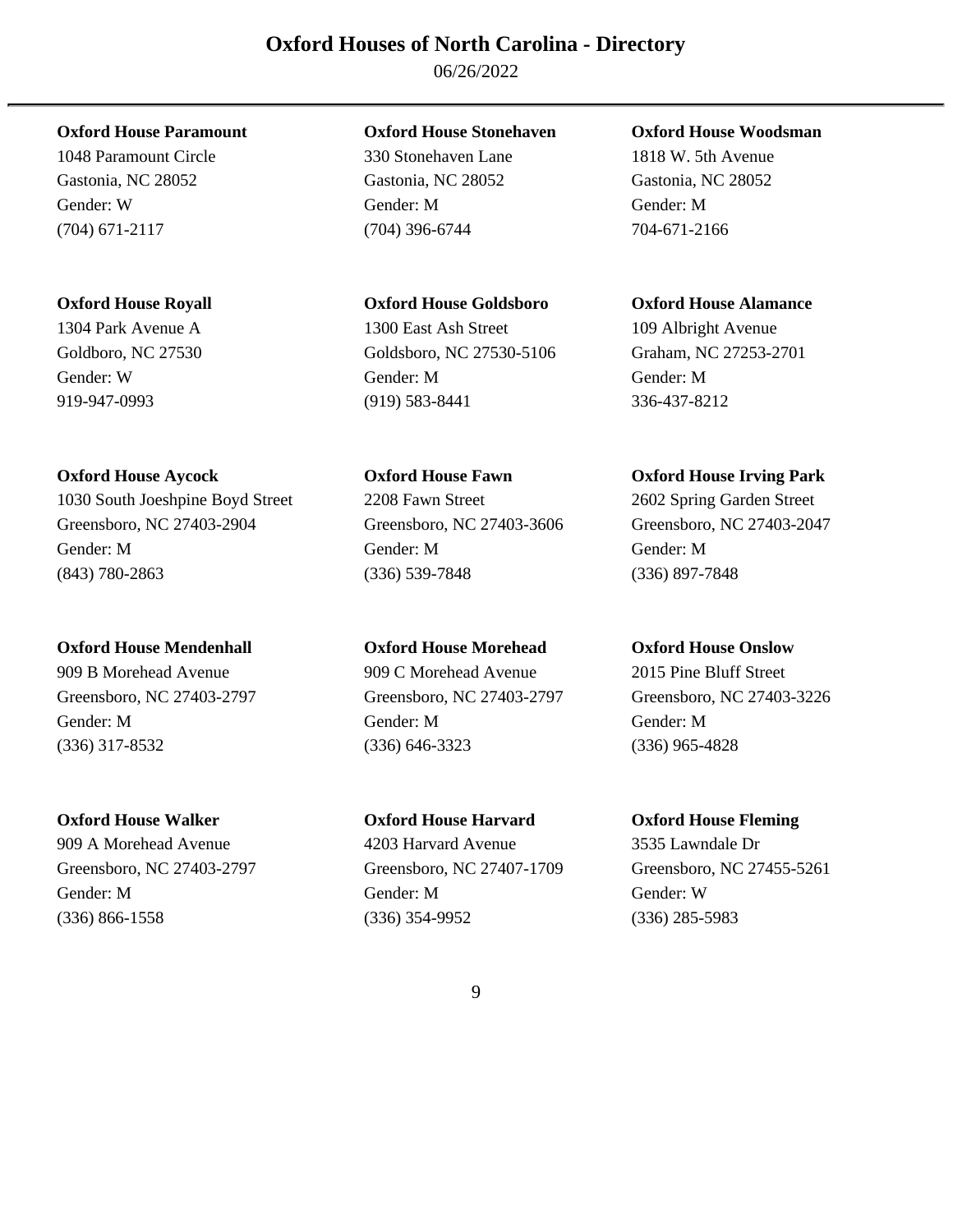06/26/2022

1208 West Vandalia Road 1302 Granada Ln 14 Springdale Ct Greensboro, NC 27406-5607 Greensboro, NC 27407-4023 Greensboro, NC 24703-2520 Gender: M Gender: W Gender: M (336) 757-1450 (336) 254-9586 (336) 405-1204

2200 Vanstory St 2511 Fontaine Rd. 4204 Antilla Pl Greensboro, NC 27403-3625 Greensboro, NC 27407 Greensboro, NC 27407 Gender: W Gender: W Gender: M

**Oxford House North Elam Oxford House Lausanne Oxford House Delmonte**  900 N Elam Ave 5407 Tower Rd. 3207 Delmonte Dr. Greensboro, NC 27408 Greensboro, NC 27233 Greensboro, NC 27406 Gender: W Gender: M Gender: W

**Oxford House Vanstory Oxford House Four Seasons Oxford House Antilla**  (973) 756-5135 (336) 332-9415 (336) 251-4294

2313 Westhaven Dr. 1501 Verdun Dr. 1205 W Friendly Ave Greensboro, NC 27403 Greensboro, NC 27409 Greensboro, NC 27403 Gender: M Gender: M Gender: M (704) 550-8446 (843) 231-1573 (336) 306-2645

(980) 829-8239 (336) 840-6094 (910) 431-7413

4202 Pheasant Run Dr. 7 Garden Lake Circle 4404 Kingsland Dr. Gender: W Gender: W Gender: M 336-285-6936 (336) 254-4845 (336) 617-7061

**Oxford House Vandalia Oxford House Fontaine Oxford House Springdale** 

**Oxford House Emerywood Oxford House Brewster Oxford House Friendly Avenue** 

**Oxford House Gorba Oxford House Milan Oxford House Kingsland**  Greensboro, NC 27455 Greensboro, NC 27410 Greensboro, NC 27455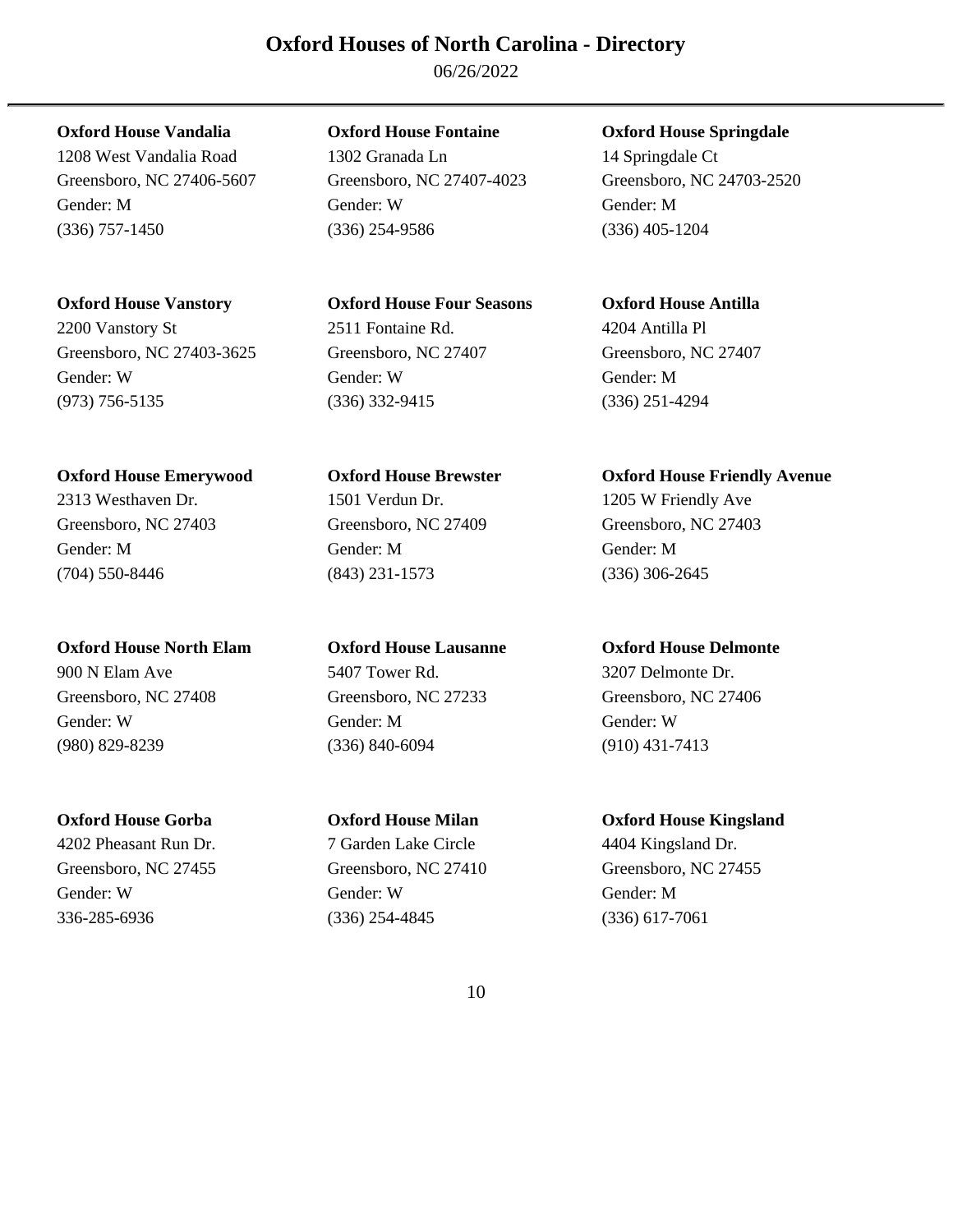06/26/2022

835 Glenwood Ave 2511 Shadylawn Dr. 3602 Brnadywine Dr.

Gender: W Gender: M Gender: M (252) 364-2822 (252) 830-6700 (252) 413-0835

# **Oxford House Glenwood II Oxford House Red Banks Oxford House Charles St**

203 Glenwood Avenue 1401 Red Banks Road 2208 S Charles Blvd Gender: M Gender: M Gender: M (252) 321-2029 (252) 565-5245 (252) 364-8965

# **Oxford House Dickinson Oxford House Oakmont Oxford House Fairview**

2435 Dickinson Ave 103 Churchside Dr. 1901 Fairview Way Greenville, NC 27834-5007 Greenville, NC 27858 Greenville, NC 27858 Gender: M Gender: M Gender: M (252) 751-0209 (252) 689-2482 (252) 689-1636

# **Oxford House Leo Drive Oxford House Stephen Oaks Oxford House Air Harbor**

2723 Leo Drive 4502 Stephen Oaks Way 5716 Wrenwood Dr. Greensboro, NC 27405 Greensboro, NC 27405 Greensboro, NC 27455 Gender: W Gender: M Gender: M (336) 327-0416 336-602-8824 336-804-2406

# **Oxford House Spartan Oxford House Shady Lawn Place Oxford House Brandywine Place**

Greensboro, NC 27403 Greensboro, NC 27408 Greensboro, NC 27410 Gender: M Gender: M Gender: M 336-577-7498 336-407-9284 336-430-3142

# 1202 Oakview Dr. 1428 Greenville Blvd SE 1614 Greenville Blvd SE

# **Oxford House Evans Oxford House Dellwood Oxford House Eastwood**

Greenville, NC 27858-2918 Greenville, NC 27858-4623 Greenville, NC 27858-4808

Greenville, NC 27834-5635 Greenville, NC 27858-5417 Greenville, NC 27858-5201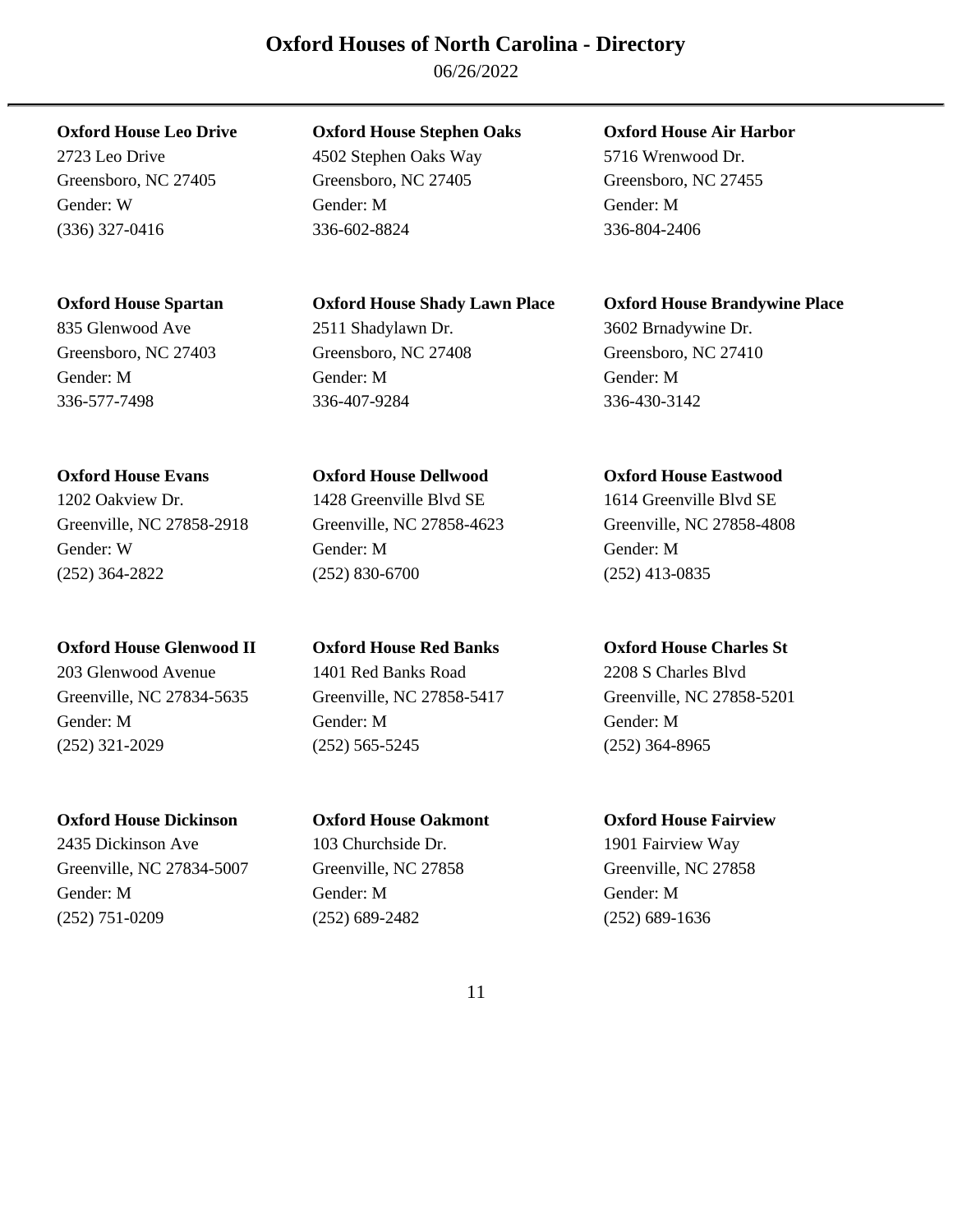06/26/2022

# **Oxford House Tenth Street Oxford House Henderson Oxford House Young**

2001 Greenville Blvd. SE 169 Burwell Avenue 263 Charles Street

(828) 855-2440 (828) 330-0008 (828) 855-2850

# **Oxford House LC Harrington Oxford House Riverwalk Oxford House Indra**

Gender: M Gender: M Gender: M 828-578-6137 828-855-1666 (336) 260-5794

# **Oxford House Beaumont Oxford House Wright Road Oxford House Pirate Cove**

1709 Beaumont Dr. 1300 E Wright Rd 2415 E 5th Street Greenville, NC 27858 Greenville, NC 27858 Greenville, NC 27858 Gender: WC Gender: M Gender: M (252) 689-6677 (252) 364-2918 252-565-8610

Gender: M Gender: M Gender: M 252-364-2038 (252) 430-8679 (252) 572-2906

# 635 7th Avenue Place SE 755 2nd Avenue SW 305 11th Street SW Hickory, NC 28602-3217 Hickory, NC 28602-2730 Hickory, NC 28602 Gender: WC Gender: M Gender: M

434 5th Street SE 1214 11th Street NW 1725 7th Ave NW Hickory, NC 28602 Hickory, NC 28601 Hickory, NC 28601 Gender: M Gender: M Gender: W (828) 855-2244 828-855-0004 828-569-1621

Greenville, NC 27858 Henderson, NC 27536-4152 Henderson, NC 27536-4327

# **Oxford House Grace Oxford House Zmaura Way Oxford House 11th Street**

# **Oxford House Jolene Oxford House Skynyrd Oxford House Hayworth**

121 33rd Avenue NE 445 2nd Ave. SE 1322 Westchester Avenue Hickory, NC 28601 Hickory, NC 28602 High Point, NC 27262-4564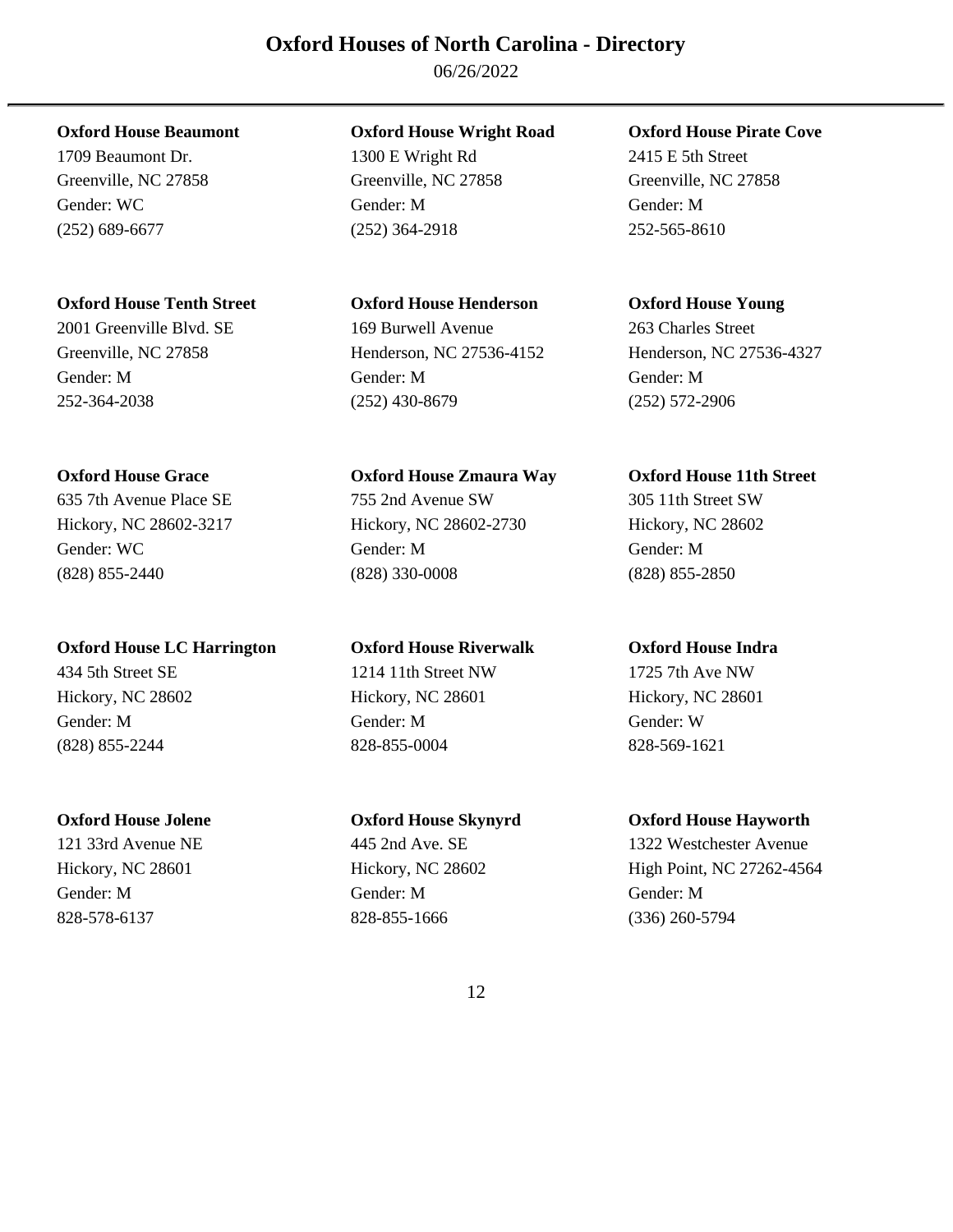06/26/2022

225 East Parkway Avenue 1504 Carolina Street 1008 Northside Court High Point, NC 27262-3119 High Point, NC 27265-3311 High Point, NC 27265-1949 Gender: M Gender: W Gender: M (336) 947-3788 (336) 307-3988 (336) 803-4215

**Oxford House University Drive Oxford House Piney Green Oxford House Robinhood** 

609 Kelly Court 305 W Ocean Acres Drive 1201 7th Ave

302 Gunas Dr. 2206 Woodview Rd. 108 Holly Street Kill Devil Hills, NC 27948 Kinston, NC 28504 Leland, NC 28451 Gender: W Gender: M Gender: M (252) 715-2539 252-643-2856 910-399-3412

1409 Lyndhurst Dr 312 Rockspring Rd 107 Winthrope Way High Point, NC 27262-4530 High Point, NC 27262-2514 Jacksonville, NC 28546 Gender: M Gender: M Gender: M (336) 905-7642 (336) 307-4532 (910) 968-0220

307 University Drive 294 Piney Green Rd 124 Robinhood Dr. Jacksonville, NC 28546 Jacksonville, NC 28546 Jacksonville, NC 28546 Gender: W Gender: M Gender: M (910) 968-0017 (910) 939-5519 910-968-0090

**Oxford House Soundside Oxford House Ocean Acres Oxford House Bay** 

Kill Devil Hills, NC 27948-9331 Kill Devil Hills, NC 27948-7994 Kill Devil Hills, NC 27948-8269 Gender: M Gender: M Gender: M (252) 441-8874 (252) 715-1272 (252) 715-4393

**Oxford House OBX Oxford House Woodview Oxford House Brunswick** 

**Oxford House Parkway Oxford House High Point Oxford House Old Winston Road** 

**Oxford House Wickliff Oxford House Rockspring Oxford House Jacksonville**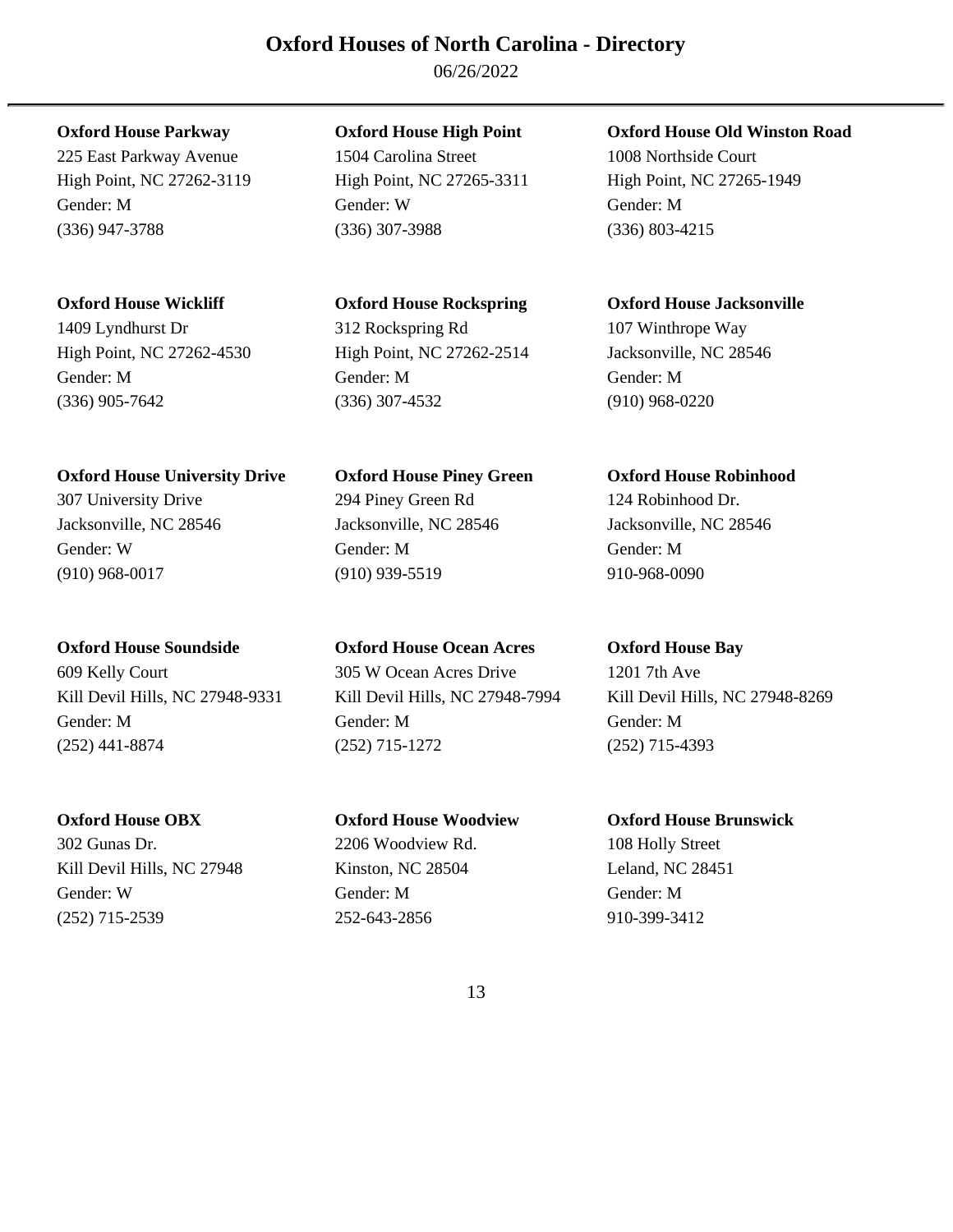06/26/2022

2410 Roberts Avenue 1310 Brittle Creek Drive 338 W McLelland Ave Lumberton, NC 28358 Matthews, NC 28105 Mooresville, NC 28115

**Oxford House Gibson Oxford House Violet Oxford House Joara** 

**Oxford House McCracken Oxford House Maksim Oxford House Benfield**  205 Morehead St. 115 Silver Creek Rd. 1310 Benfield Ave Morganton, NC 28655 Morganton, NC 28655 New Bern, NC 28562 Gender: M Gender: M Gender: M 828-391-5916 828-391-5067 (252) 631-1524

**Oxford House Roberts Avenue Oxford House Brittle Creek Oxford House McLelland** 

Gender: M Gender: W Gender: M 910-674-3009 (980) 339-8193 (704) 230-1406

**Oxford House Viper Oxford House Taylor Lane Oxford House Webb**  215 E Wilson Ave 104 Taylor Lane 5109 Webb St. Mooresville, NC 28115 Morehead City, NC 28557 Morehead City, NC 28557 Gender: M Gender: W Gender: M (704) 230-1450 (252) 499-9623 (252) 773-0467

101 Woodway Lane 205 David Drive 650 Valdese Ave Morganton, NC 28655 Morganton, NC 28655 Morganton, NC 28655 Gender: M Gender: M Gender: W 828-475-6941 828-475-6953 828-228-8211

**Oxford House Pasteur Oxford House Glenburnie Road Oxford House Brinkley**  1511 North Pasteur St. 1010 Albemarle Court 3705 Brinkley Drive New Bern, NC 28560 New Bern, NC 28562 Raleigh, NC 27604-2567 Gender: W Gender: M Gender: M (252) 631-2001 (252) 631-2285 (919) 981-6523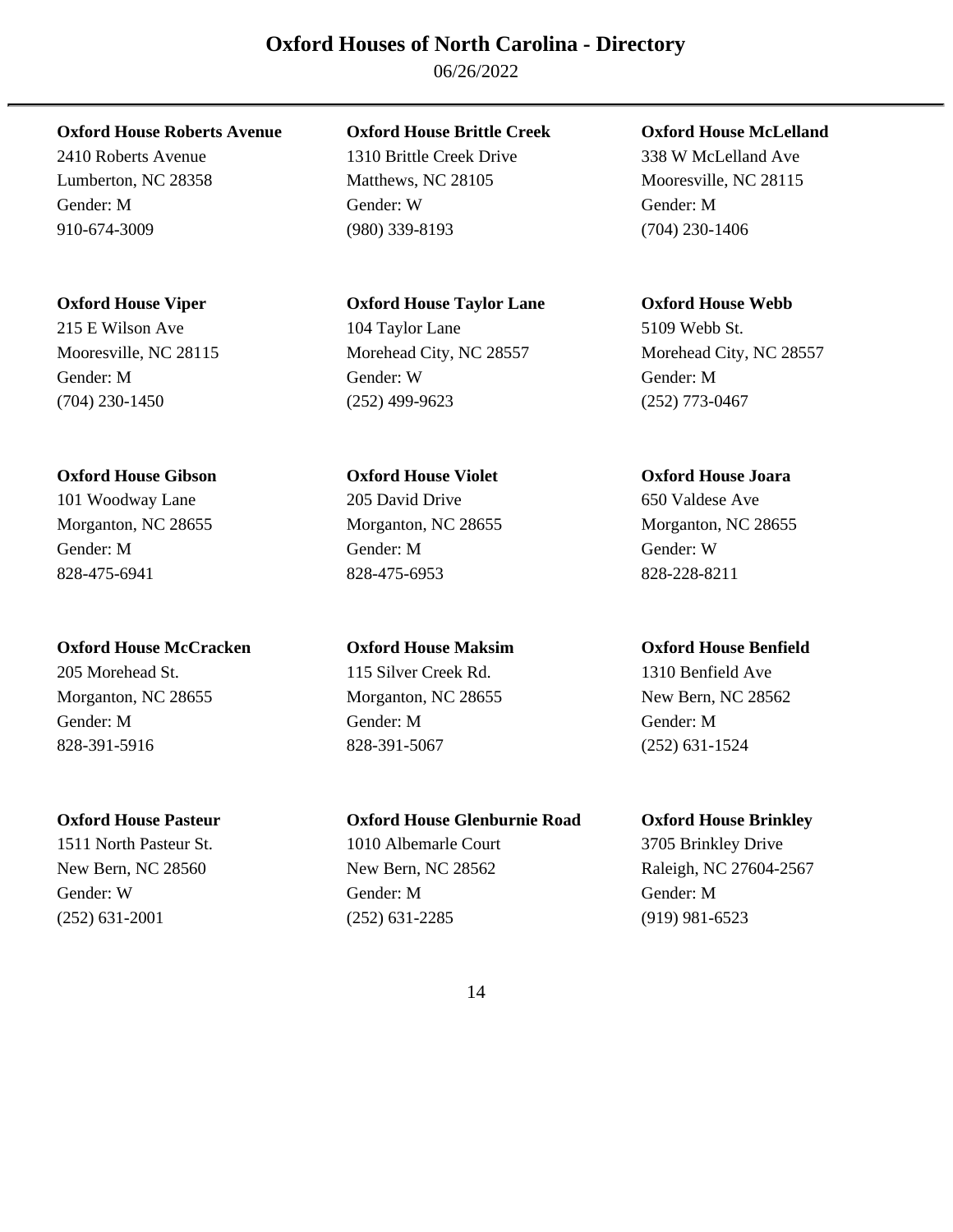06/26/2022

**Oxford House North Hills Oxford House Pinecrest Oxford House Firelight** 

**Oxford House North Raleigh Oxford House Mordecai Oxford House Battle Ridge**  5312 Dixon Drive 1133 Marshall Street 7208 Spanglers Spring Way Raleigh, NC 27609-4328 Raleigh, NC 27604-1308 Raleigh, NC 27610-5239 Gender: M Gender: M Gender: M (919) 784-8611 (919) 325-9753 (984) 232-0192

**Oxford House Arrowwood Oxford House Brentwood Oxford House Crosslink** 

604 Delany Drive 3508 Utica Dr. 1025 Cross Link Road Raleigh, NC 27610-1612 Raleigh, NC 27609-7426 Raleigh, NC 27610-4840 Gender: M Gender: W Gender: M (919) 838-9939 (919) 876-9260 (919) 755-0603

5104 Hearth Drive 6904 Holly Drive 901 Lorimer Road Raleigh, NC 27609-4724 Raleigh, NC 27615-5209 Raleigh, NC 27606-1433 Gender: M Gender: W Gender: M (919) 714-4696 (919) 844-3543 (919) 851-1756

220 Sawmill Road 3233 Pinecrest Drive 2600 Firelight Road Raleigh, NC 27615-6149 Raleigh, NC 27609-7436 Raleigh, NC 27610-5816 Gender: W Gender: M Gender: M (919) 844-8311 (919) 876-9335 (919) 834-8139

6108 Steeds Run Drive 721 Van Thomas Drive 136 Jones Franklin Road Raleigh, NC 27616-5527 Raleigh, NC 27615-5242 Raleigh, NC 27606-1514 Gender: W Gender: W Gender: M (919) 803-1080 (919) 270-4091 (919) 900-8538

**Oxford House Hearth Oxford House Holly Drive Oxford House Lorimer** 

**Oxford House Steeds Run Oxford House Van Thomas Oxford House Jones Franklin**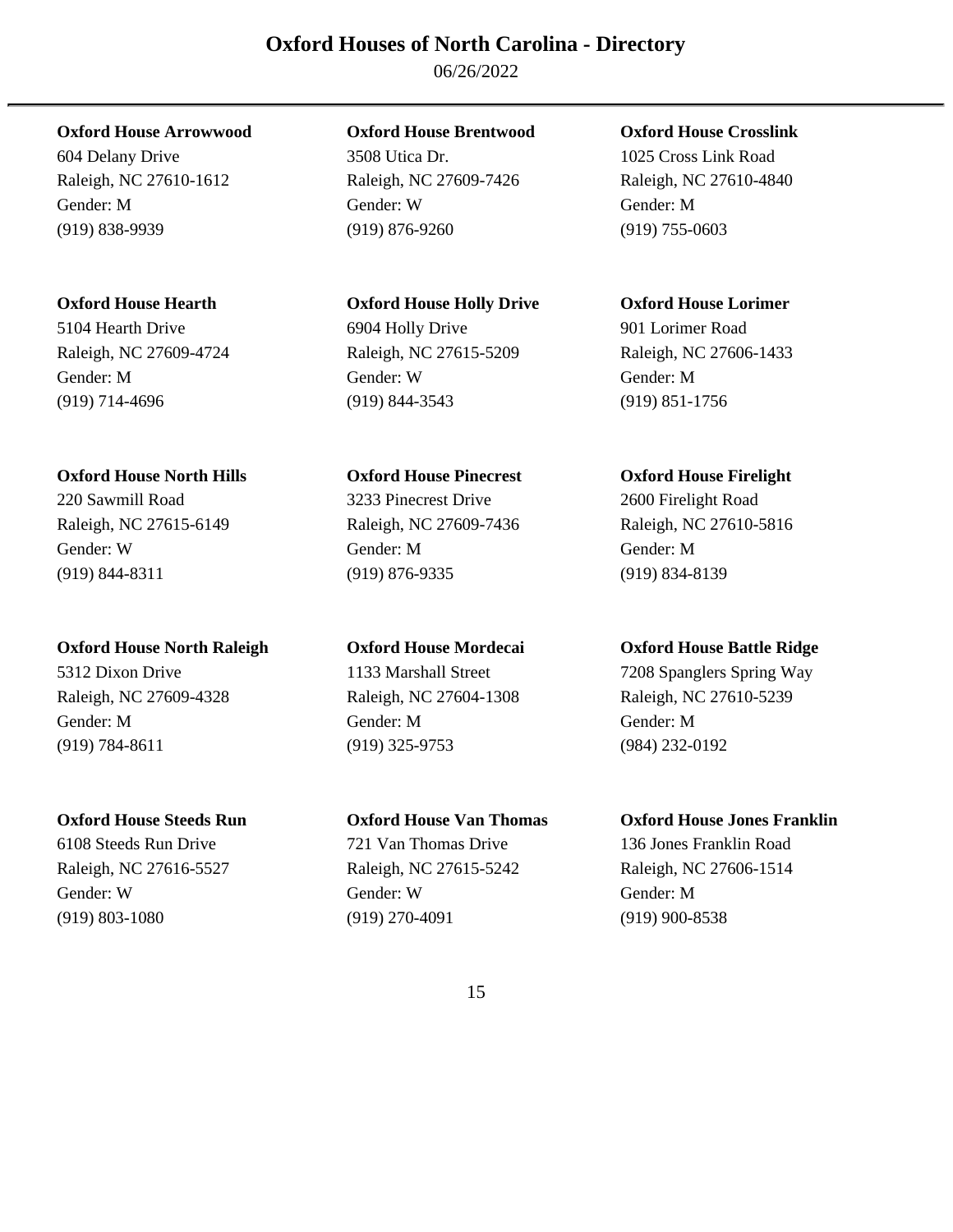06/26/2022

# **Oxford House Quail Hollow Oxford House South Hills Oxford House Fox Road**

Gender: M Gender: W Gender: M (919) 896-7064 (919) 803-1652 (919) 917-7616

Raleigh, NC 27604-3693 Raleigh, NC 27604-2448 Raleigh, NC 27615-7222 Gender: W Gender: W Gender: M (919) 803-7018 (919) 803-1074 (919) 803-2867

# **Oxford House Durwood Lane Oxford House Tyndall Court Oxford House Haven Road**

3636 Durwood Lane 7109 Tyndall Ct. 2813 Haven Road Raleigh, NC 27604-4217 Raleigh, NC 27615 Raleigh, NC 27610 Gender: M Gender: W Gender: W (919) 900-7931 (919) 720-4971 (919) 896-6670

5913 Rangeley Dr. 7205 Pinewood Ln. 4924 Grinnell Dr.

# **Oxford House New Hope Oxford House Stockton Drive Oxford House New Bern**

4213 Wedgewood Drive 5008 Stockton Drive 1901 New Bern Avenue Raleigh, NC 27604-4941 Raleigh, NC 27606-2236 Raleigh, NC 27610-2426 Gender: M Gender: W Gender: M (919) 322-0011 (919) 803-3564 (919) 803-4939

# 4301 Quail Hollow Dr 636 Buck Jones Rd 4701 Fox Rd Raleigh, NC 27609-6015 Raleigh, NC 27606-2273 Raleigh, NC 27616-7823

# 4105 Mantua Way 2904 Lucerne Pl 216 North Trail Dr

# **Oxford House Rangeley Oxford House Pinewood Lane Oxford House Grinnell**

Raleigh, NC 27609 Raleigh, NC 27616 Raleigh, NC 27612 Gender: M Gender: M Gender: M (919) 803-2336 (984) 200-4379 (919) 720-4531

# **Oxford House Mantua Oxford House Lucerne Oxford House North Trail**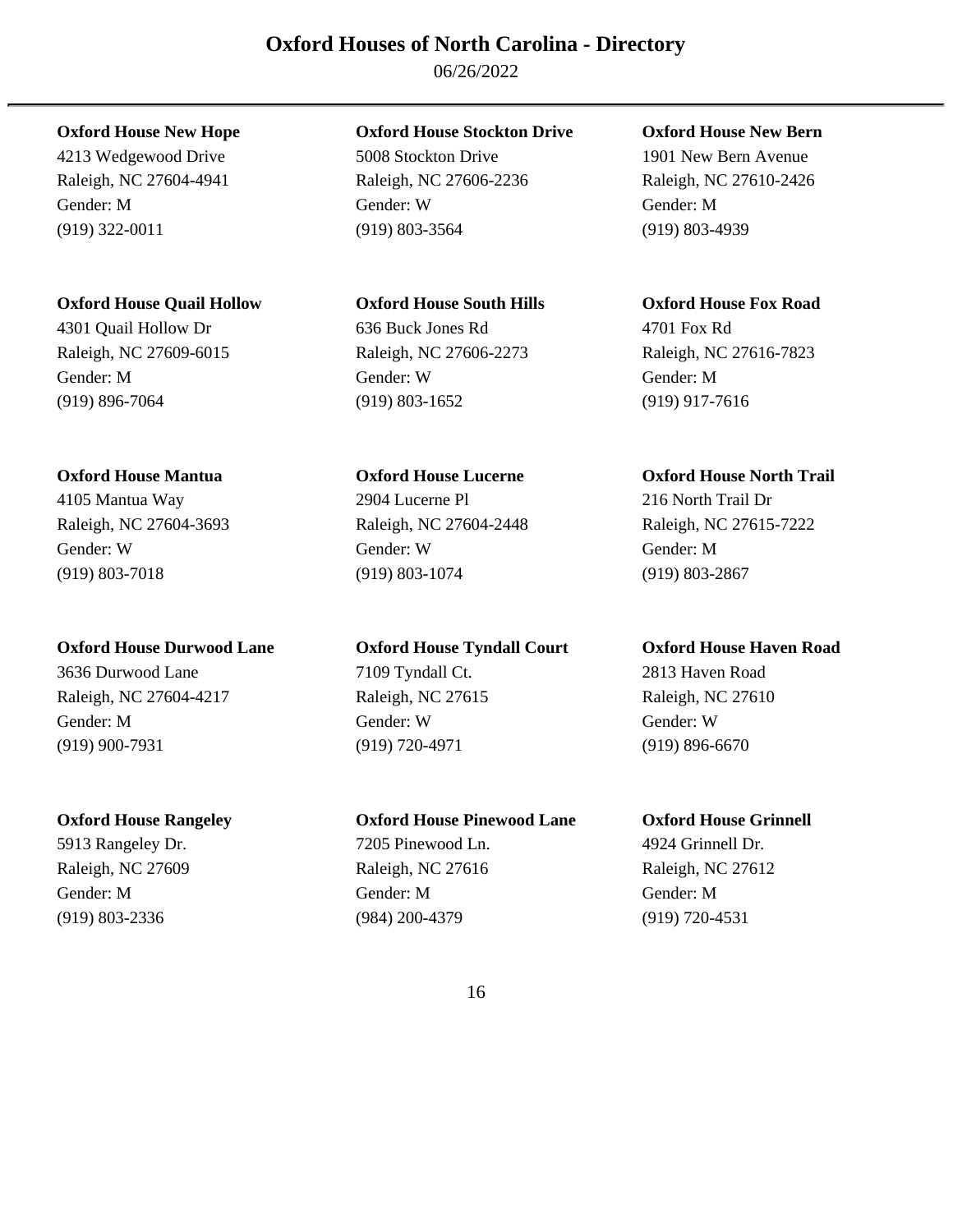06/26/2022

Raleigh, NC 27604 Raleigh, NC 27616 Raleigh, NC 27604 Gender: M Gender: M Gender: W (919) 803-1802 (919) 706-5772 (919) 977-5683

8406 Longfield Dr. 5945 Myakka Court 1201 Indian Trail Raleigh, NC 27616 Raleigh, NC 27616 Raleigh, NC 27609 Gender: W Gender: M Gender: M (919) 322-4244 (919) 322-4001 (984) 242-0311

5428 Cahaba Way 2013 Mallard Lane 1909 Summerlyn Ct. Raleigh, NC 27616-3192 Raleigh, NC 27609 Raleigh, NC 27609 Gender: M Gender: W Gender: W Gender: W Gender: W Gender: W Gender: W C (919) 977-6640 984-222-2980 984-233-5063

4027 Oatgrass Ln. 1315 Chaney Rd. 3012 Oldham Ct.

# **Oxford House Northbrook Oxford House Parkwood Drive Oxford House Gorman**

4832 North Hills Dr. 4420 Parkwood Dr 3409 Tryon Road Raleigh, NC 27612 Raleigh, NC 27603 Raleigh, NC 27603 Gender: M Gender: W Gender: M (919) 322-2597 (984) 200-4148 984-200-9676

# **Oxford House Peartree Oxford House Neuse Timbers Oxford House Harps Mill**

Raleigh, NC 27610 Raleigh, NC 27616 Raleigh, NC 27615 Gender: WC Gender: M Gender: M Gender: M Gender: M 919-977-0011 919-322-1450 919-615-2944

# **Oxford House Oatgrass Oxford House Chaney Oxford House Oldham Court**

# **Oxford House Longfield Oxford House Myakka Oxford House Indian Trail**

# **Oxford House Cahaba Oxford House Mallard Oxford House Summerlyn**

101 N Peartree Ln. 8408 Neuse Timbers Ct. 7805 Harps Mill Woods Run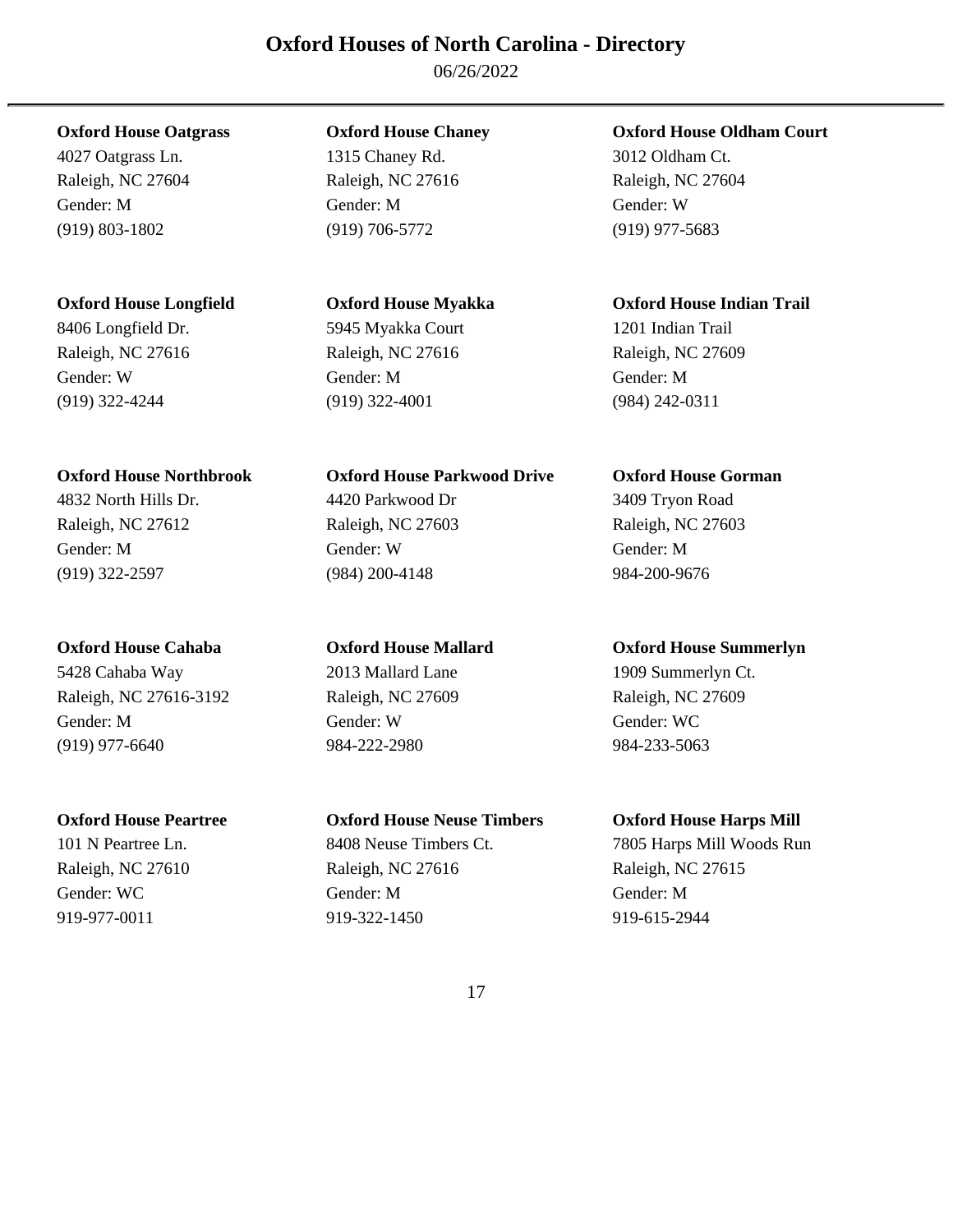06/26/2022

# **Oxford House Roxboro Oxford House Ruth Oxford House Salisbury**

Gender: M Gender: W Gender: M (336) 647-4047 704-930-8329 (704) 212-2493

# **Oxford House Jackson Way Oxford House Channing Oxford House Cannon Park**

# **Oxford House West Thomas Oxford House North Main Oxford House Abigail**

(704) 245-6174 (704) 754-4998 704-431-6156

# **Oxford House Kincaid Oxford House Forest Hill Oxford House Winstead**

4132 Kincaid Dr. 204 Forest Hill Ave 3500 Colonial Lane Raleigh, NC 27604 Rocky Mount, NC 27804 Rocky Mount, NC 27804 Gender: M Gender: M Gender: W 919-977-9017 252-443-7612 252-210-3884

# 307 W. Gordon Street 170 Edwards St. 801 Bringle Ferry Rd

817 S. Jackson Street 1435 N. Main Street 701 Park Ave Salisbury, NC 28144-5433 Salisbury, NC 28144-3721 Salisbury, NC 28144-4503 Gender: W Gender: M Gender: M (704) 762-9800 (704) 245-6419 (704) 754-4012

# 119 W Thomas Street 2005 N. Main Street 2005 S. Fulton Street Salisbury, NC 28144-5447 Salisbury, NC 28144 Salisbury, NC 28144 Gender: W Gender: M Gender: M

# **Oxford House Fallston Oxford House Smithfield Oxford House Bost**

1400 Fallston Rd. 602 East Church Street 683 N. Bost Street Gender: M Gender: M Gender: W 704-481-7230 (919) 209-0042 (704) 380-4171

Roxboro, NC 27573-4920 Rutherfordton, NC 28139 Salisbury, NC 28144-4023

Shelby, NC 28150 Smithfield, NC 27577-4512 Statesville, NC 28677-3365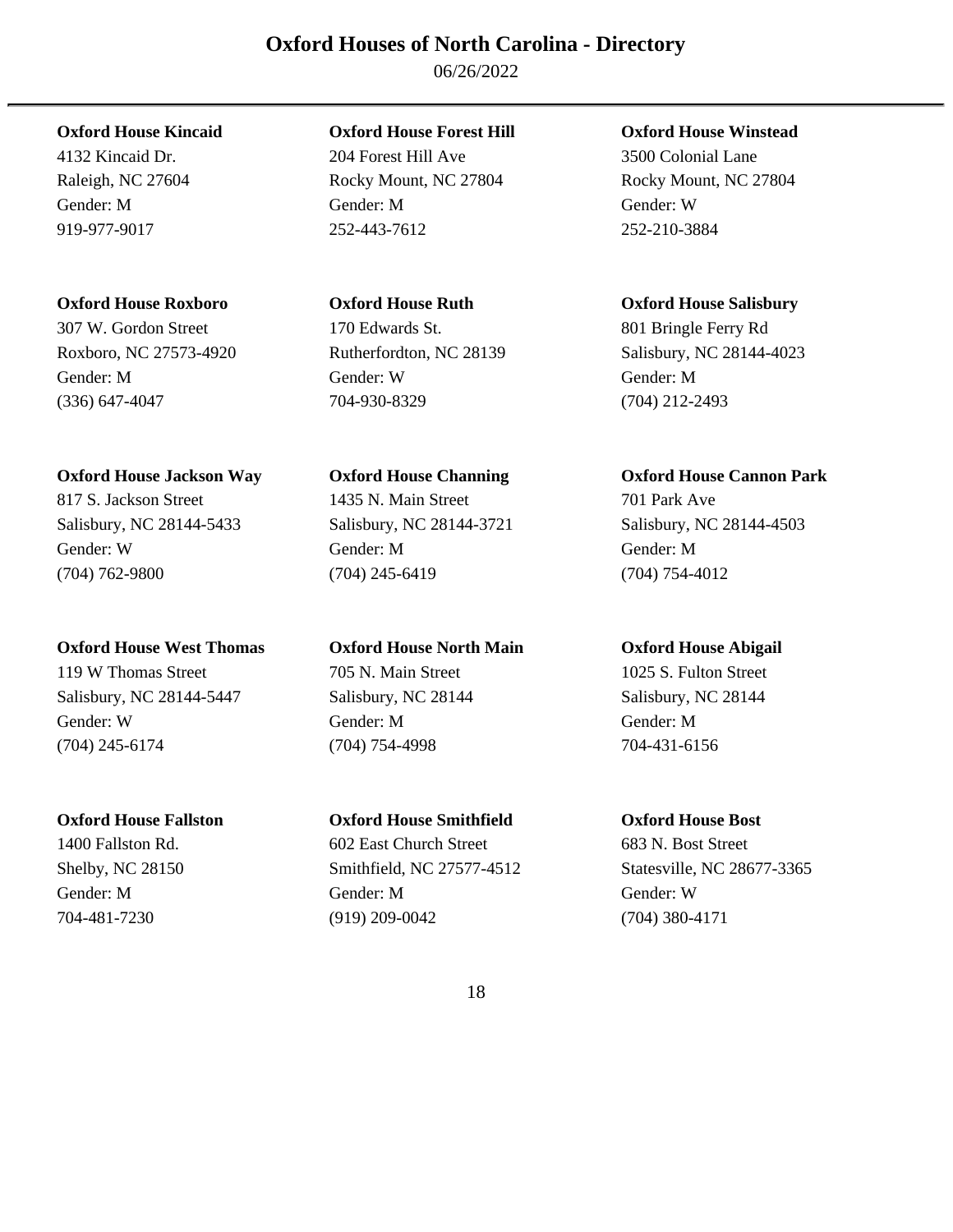06/26/2022

Gender: M Gender: M Gender: M (919) 488-4194 252-833-0356 (910) 792-6030

(910) 399-6750 (910) 399-5228 (910) 782-8470

# **Oxford House Bretonshire Oxford House Woodduck Oxford House Greenwich**

Gender: W Gender: M Gender: M 910-769-5045 910-769-1902 910-399-4509

353 Tillamook Dr 301 Rodmans Rd. 1131 N. Kerr Avenue

# 335 Lullwater Drive 110 Lansdowne Rd 618 Hunting Ridge Rd Wilmington, NC 28403-1529 Wilmington, NC 28409 Wilmington, NC 28412 Gender: M Gender: W Gender: W

105 Bretonshire Rd 5584 Woodduck Circle 226 Greenwich Ln Wilmington, NC 28405 Wilmington, NC 28409 Wilmington, NC 28409 Gender: M Gender: M Gender: M (910) 399-7885 (910) 398-8874 (910) 612-6936

1205 Dotson Court 5802 Verbenia Drive 602 Everbreeze Lane Wilmington, NC 28405 Wilmington, NC 28409 Wilmington, NC 28411

**Oxford House Newbury Oxford House Seahawk Square Oxford House Showman**  6601 Newbury Way 4814 College Acres Ave. 312 Silva Terra Dr. Wilmington, NC 28411 Wilmington, NC 28403 Wilmington, NC 28412 Gender: WC Gender: M Gender: M Gender: M Gender: M 910-769-6032 910-769-5606 910-398-8897

# **Oxford House Cimarron Oxford House Rodmans Oxford House Smith Creek**

Wake Forest, NC 27587 Washington, NC 27889 Wilmington, NC 28405-2219

# **Oxford House Covil House Oxford House College Road Oxford House Hunting Ridge**

# **Oxford House Dotson Oxford House Oleander Drive Oxford House Cape Fear**